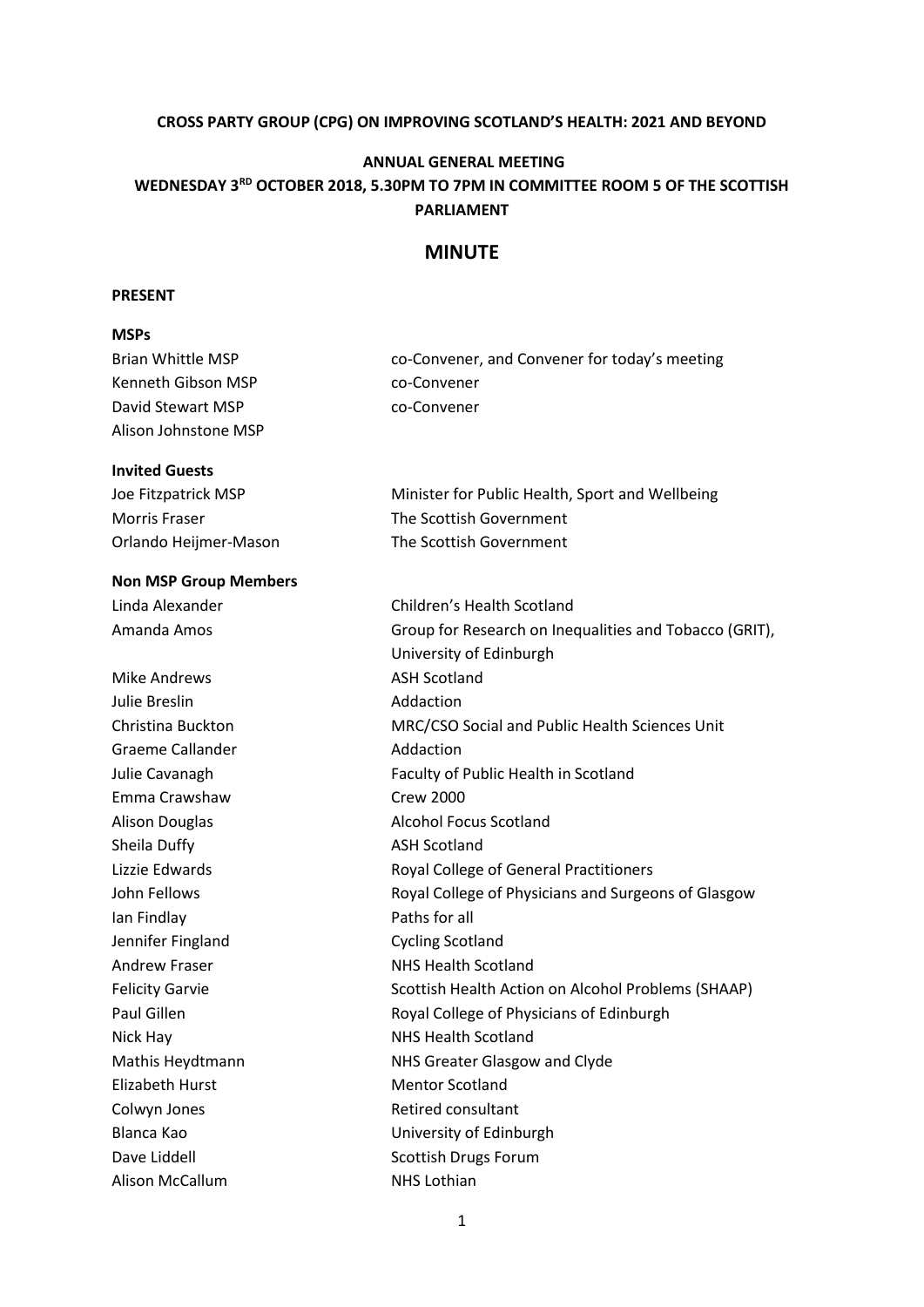Gary Meek Glasgow Council on Alcohol Cath Morrison NHS Lothian Celia Nyssens Nourish Scotland Valerie Smith ASH Scotland Colin Sumpter NHS Lothian Lorraine Tulloch Obesity Action Scotland

#### **APOLOGIES**

| Miles Briggs MSP       |                                                            |
|------------------------|------------------------------------------------------------|
| Alex Cole-Hamilton MSP |                                                            |
| Kenneth Anderson       | Individual                                                 |
| lain Broom             | Individual                                                 |
| Julie Cameron          | <b>Mental Health Foundation</b>                            |
| Hilda Campbell         | Cope Scotland                                              |
| Eric Carlin            | <b>SHAAP</b>                                               |
| Jeff Collin            | University of Edinburgh                                    |
| <b>Emilie Combet</b>   | University of Glasgow                                      |
| Tara Cooper            | Royal College of Obstetricians and Gynaecologist           |
| Lucia D'Ambroso        | Centre for Global Development, University of Aberdeen      |
| Carol Emslie           | <b>Glasgow Caledonian University</b>                       |
| Nadia Fanous           | University of Glasgow                                      |
| Laurence Gruer         | Individual                                                 |
| Nancy Loucks           | <b>Families Outside</b>                                    |
| Andy MacGregor         | <b>ScotCen Social Research</b>                             |
| Laurence Moore         | MRC/CSO Social and Public Health Sciences Unit, University |
|                        | of Glasgow                                                 |
| Justina Murray         | Scottish Families Affected by Drugs and Alcohol            |
| Geoff Ogle             | <b>Food Standards Scotland</b>                             |
| Lindsay Paterson       | <b>RCPE</b>                                                |
| Pete Ritchie           | <b>Nourish</b>                                             |
| <b>Bruce Ritson</b>    | <b>SHAAP</b>                                               |
| Dr Alan Rodger         | Individual                                                 |
| <b>Allison Rooney</b>  | Royal College of Surgeons of Edinburgh                     |
| Dr Drew Walker         | <b>NHS Tayside</b>                                         |

Nicola Merrin Alcohol Focus Scotland Jamie Pearce **Victor** University of Edinburgh Johnathan Roden Cancer Research UK Jonathan Sher **Independent Consultant** Rebecca Sibbett Alcohol Focus Scotland Jardine Simpson Scottish Recovery Consortium John Sleith Royal Environmental Health Institute of Scotland Louise Slorance **Royal College of Paediatrics & Child Health Scotland** Kat Smith **Example 20** University of Edinburgh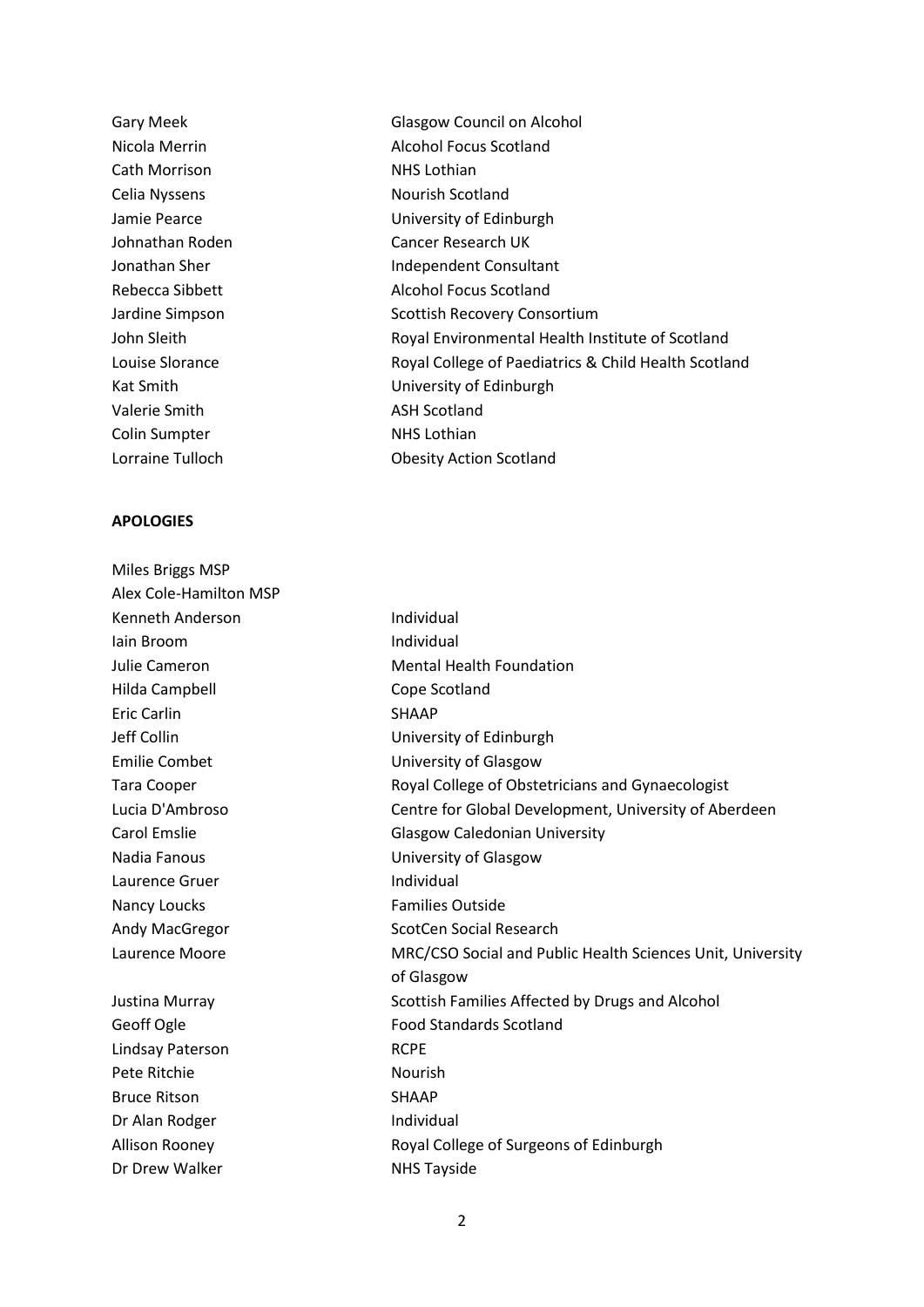| MRC/CSO Social and Public Health Sciences Unit, University |
|------------------------------------------------------------|
|                                                            |
|                                                            |
| Director of Population Health, The Scottish Government     |
|                                                            |

#### **PART ONE**

|    |                                                                                                                                                                                                                                                                                                                                                                                                                                                                                                                                                                                                                                                                                                                                                                                                                                                                                                                                                                                                                                                                                                                                                              | <b>Action</b> |
|----|--------------------------------------------------------------------------------------------------------------------------------------------------------------------------------------------------------------------------------------------------------------------------------------------------------------------------------------------------------------------------------------------------------------------------------------------------------------------------------------------------------------------------------------------------------------------------------------------------------------------------------------------------------------------------------------------------------------------------------------------------------------------------------------------------------------------------------------------------------------------------------------------------------------------------------------------------------------------------------------------------------------------------------------------------------------------------------------------------------------------------------------------------------------|---------------|
| 1. | Welcome by the Convener, Brian Whittle MSP                                                                                                                                                                                                                                                                                                                                                                                                                                                                                                                                                                                                                                                                                                                                                                                                                                                                                                                                                                                                                                                                                                                   |               |
|    | The Convener welcomed everyone to the meeting and in particular, the Minister<br>for Public Health, Sport and Wellbeing Joe Fitzpatrick MSP, and Morris Fraser from<br>the Tobacco Policy team at The Scottish Government. The Minister was attending<br>the meeting to update the Group on the five new Government health action plans<br>and strategies, and the new public health priorities and body.                                                                                                                                                                                                                                                                                                                                                                                                                                                                                                                                                                                                                                                                                                                                                    |               |
|    | This was the second Annual General Meeting of the Group and Part Two of the<br>meeting would deal with the formal business of the Group.                                                                                                                                                                                                                                                                                                                                                                                                                                                                                                                                                                                                                                                                                                                                                                                                                                                                                                                                                                                                                     |               |
|    | A report of the first year's activities of the Group had been circulated with the<br>papers for the meeting and the Convener highlighted some key points:-                                                                                                                                                                                                                                                                                                                                                                                                                                                                                                                                                                                                                                                                                                                                                                                                                                                                                                                                                                                                   |               |
|    | The CPG had met a twice formally and once informally over the past year:<br>The Group's first Annual General Meeting was held on 26th October 2017,<br>where the then Minister for Health and Sport, Aileen Campbell, spoke of<br>the need to ensure a visible read-across the government's alcohol, drugs,<br>and diet and obesity strategies.<br>On 24th January 2018 Professor Amanda Amos of the University of<br>Edinburgh and Bruce Adamson, Children and Young People's<br>Commissioner in Scotland joined the meeting to talk about children's right<br>to be protected from health harming products.<br>On 22nd May 2018 the Group held a joint meeting with the Health<br>Inequalities Cross Party Group. Dr Niamh Shortt of the University of<br>Edinburgh and Hilda Campbell, Chief Executive of COPE Scotland joined<br>the meeting to talk about health inequalities and unhealthy environments.<br>This was not a formal CPG meeting due to the required MSP attendance<br>not being met. A parliamentary motion to highlight the work of the<br>Groups in holding this joint meeting was submitted by David Stewart MSP<br>on 7th June 2018. |               |
|    | Each meeting was attended by between 30 and 50 people. The Group has brought<br>together a variety of stakeholders from different fields, from politicians and public<br>health organisations, to service providers, academics and members of the public.<br>Now one of the largest CPGs, membership currently consists of 66 organisations, 8<br>individuals, and 9 MSPs.                                                                                                                                                                                                                                                                                                                                                                                                                                                                                                                                                                                                                                                                                                                                                                                   |               |
|    | It had been an active second year of the Group and membership, encompassing<br>interesting speakers and vital topics and we look forward greatly to the third year.                                                                                                                                                                                                                                                                                                                                                                                                                                                                                                                                                                                                                                                                                                                                                                                                                                                                                                                                                                                          |               |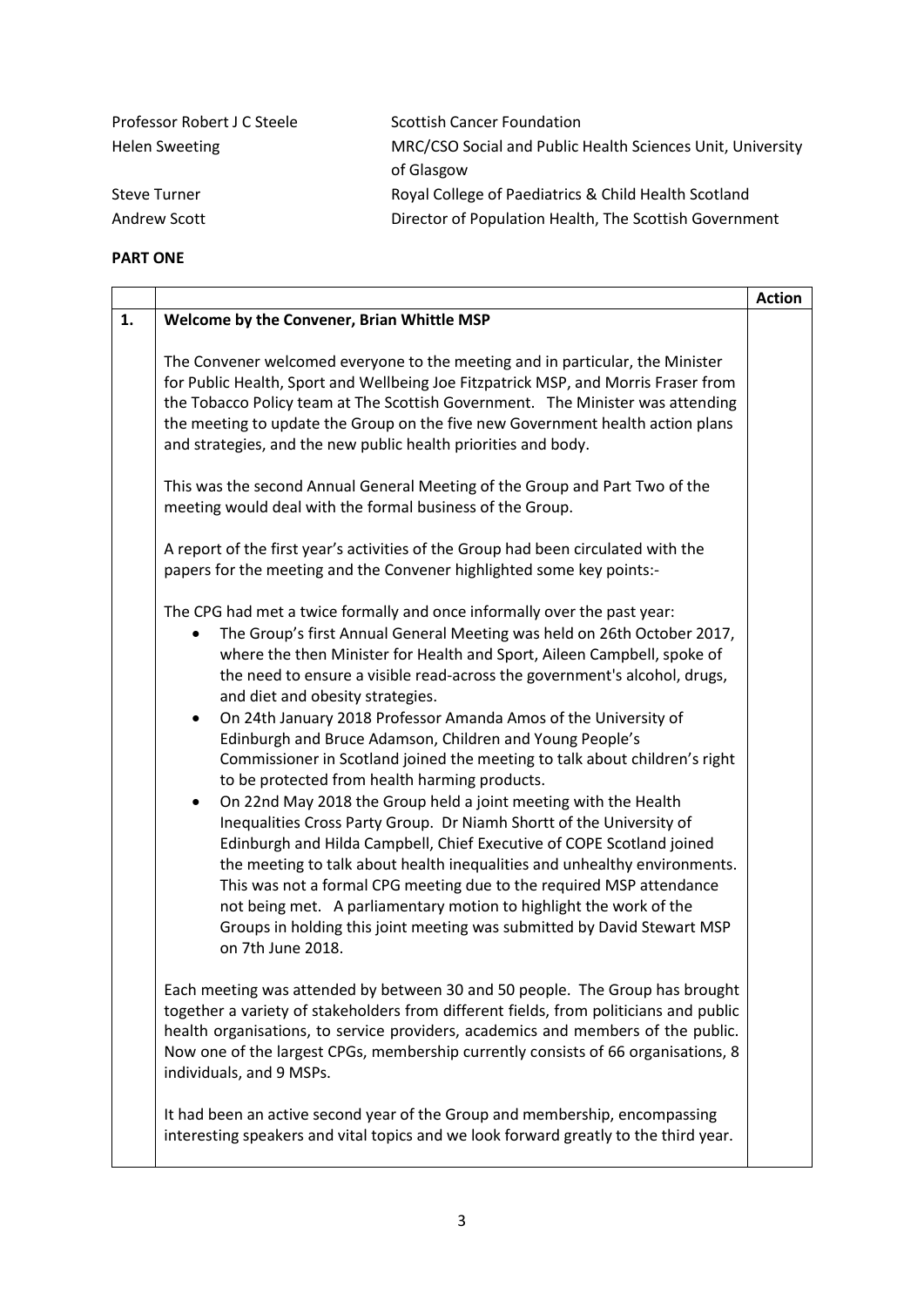|    | The Convener then invited the Minister to address the meeting, and it was noted<br>questions and discussion would follow.                                                                                                                                                                   |  |
|----|---------------------------------------------------------------------------------------------------------------------------------------------------------------------------------------------------------------------------------------------------------------------------------------------|--|
| 2. | Address by Joe FitzPatrick MSP, Minister for Public Health, Sport and Wellbeing                                                                                                                                                                                                             |  |
|    | The Minister thanked the Group for the invitation to attend the meeting and gave<br>an overview of the five new Government health action plans and strategies, and<br>the new public health priorities and body. (See Appendix 1).                                                          |  |
|    | A questions and answer session followed covering topics ranging from inequalities<br>to conflicts of interest (See Appendix 2).                                                                                                                                                             |  |
|    | The Convener extended thanks to the Minister for coming to speak to the Group,<br>and the Minister and Morris Fraser left the meeting at this point.                                                                                                                                        |  |
|    | The Convener reminded members that Cross Party Groups have a crucial role in<br>keeping issues at the forefront of political discourse and encouraged members to<br>put forward questions to Parliament, and for the Group to lodge parliamentary<br>motions for debate on a regular basis. |  |

# **PART TWO**

### **It was confirmed that the meeting was quorate with the required number of 2 MSPs being present**

| 3. | Welcome to new members and apologies for absence                                                                                                                                         |  |
|----|------------------------------------------------------------------------------------------------------------------------------------------------------------------------------------------|--|
|    | The meeting welcomed Cycling Scotland, who had joined in March 2018, to the<br>Group.<br>The number of apologies received (as detailed above) was 2 MPS and 26 non-MSP<br>group members. |  |
|    |                                                                                                                                                                                          |  |
| 4. | <b>Declaration of Interests (Standing Item)</b>                                                                                                                                          |  |
|    |                                                                                                                                                                                          |  |
|    | Members were asked to declare any updates to their original declared interests,                                                                                                          |  |
|    | and to highlight any conflicts of interest specific to today's meeting.                                                                                                                  |  |
|    |                                                                                                                                                                                          |  |
|    | There were no declarations.                                                                                                                                                              |  |
|    |                                                                                                                                                                                          |  |
| 5. | <b>Previous Meetings</b>                                                                                                                                                                 |  |
|    |                                                                                                                                                                                          |  |
|    | Meeting $-25$ <sup>th</sup> January 2018 (formal)                                                                                                                                        |  |
|    | The minutes were approved as correct, and there were no matters arising.                                                                                                                 |  |
|    | Meeting - 22 <sup>nd</sup> May 2018 (informal)                                                                                                                                           |  |
|    | Joint meeting with the Cross Party Group on Health Inequalities                                                                                                                          |  |
|    | It was noted David Stewart MSP had tabled a written motion to highlight the work                                                                                                         |  |
|    | of both the Health Inequalities and Improving Scotland's Health CPGs in holding                                                                                                          |  |
|    | this joint meeting. The motion was submitted by David Stewart MSP on 7 <sup>th</sup> June                                                                                                |  |
|    | 2018.                                                                                                                                                                                    |  |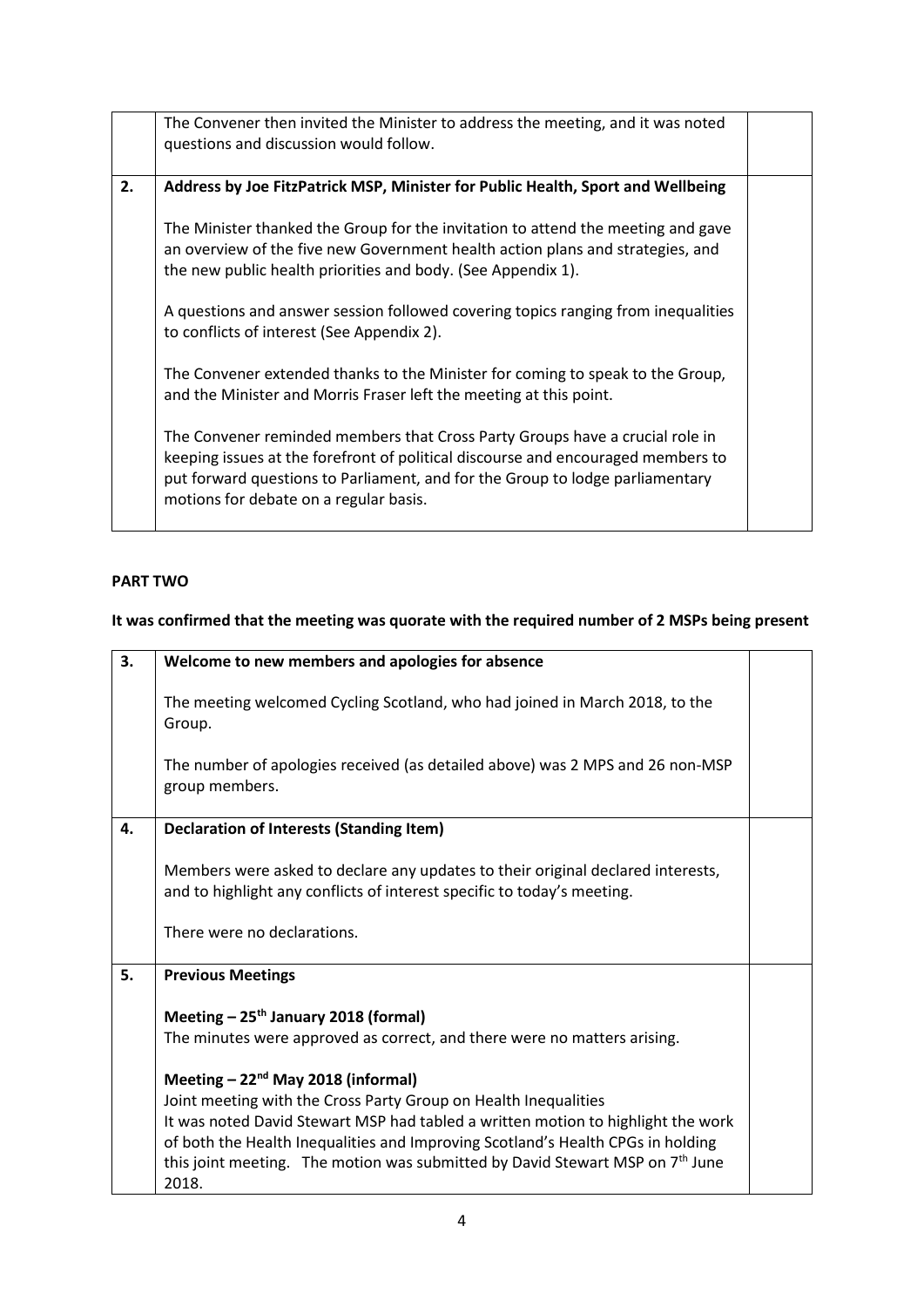| 6. | Office Bearer Elections - co-Conveners/Secretariat                                                                                                                                                                                                                                                                                                                           |           |
|----|------------------------------------------------------------------------------------------------------------------------------------------------------------------------------------------------------------------------------------------------------------------------------------------------------------------------------------------------------------------------------|-----------|
|    | At this point in the meeting the co-Conveners stood down from office and the<br>chairing of the meeting was passed to the Secretariat.                                                                                                                                                                                                                                       |           |
|    | <b>Election of Co-Conveners</b><br>Kenneth Gibson MSP, David Stewart MSP and Brian Whittle MSP had all expressed<br>their willingness to continue as co-Conveners of the Group.                                                                                                                                                                                              |           |
|    | The Group was asked to approve their appointments for another year. This was<br>proposed by David Liddell and seconded by Mathis Heydtmann.                                                                                                                                                                                                                                  |           |
|    | The co-Conveners were thus appointed for a further year, and Brian Whittle MSP,<br>took over the chairing of the meeting.                                                                                                                                                                                                                                                    |           |
|    | <b>Election of Secretariat</b><br>ASH Scotland and Alcohol Focus Scotland had expressed willingness to continue as<br>joint Secretariat to the Group.  The Group was asked to approve their<br>appointment for a further year. The Group approved the appointments.                                                                                                          |           |
| 7. | <b>Draft Annual Return</b>                                                                                                                                                                                                                                                                                                                                                   |           |
|    | The draft Annual Return had been circulated with the papers.                                                                                                                                                                                                                                                                                                                 |           |
|    | The Group approved the Annual Return. This will now be submitted to the<br>Standards Committee of the Parliament.                                                                                                                                                                                                                                                            | <b>VS</b> |
| 8. | <b>Any Other Business</b>                                                                                                                                                                                                                                                                                                                                                    |           |
|    | It was noted that in the light of new General Data Protection Regulations, the<br>secretariat of the Group had published privacy notices in relation to the CPG. An<br>email will be sent out to all members with a link to these notices, which state how<br>the Group will treat the personal data which is provided in compliance with<br>applicable data protection law. | <b>VS</b> |
|    | Unfortunately the Minister had had to leave early and the option for further<br>discussion with him was not possible. Graeme Callander suggested that the Group<br>could usefully use the remaining time for discussion of the forthcoming drug and<br>alcohol strategies.                                                                                                   |           |
|    | Kenneth Gibson MSP reminded the Group that they could ask their own MSP to<br>submit a written question or the co-Conveners can submit questions.                                                                                                                                                                                                                            |           |
|    | As prevention was an important theme highlighted by the Minister, Felicity Garvie<br>of SHAAP wondered if the Scottish Government would take action through<br>legislation or regulation to prevent advertising of alcohol in sport environments.<br>SHAAP has done a lot of work in this area.                                                                              |           |
|    | Jonathan Sher highlighted that the Scottish Government had asked for comments<br>on the draft Alcohol and Drug Treatment Strategy by this Friday, 5 <sup>th</sup> October 2018.                                                                                                                                                                                              |           |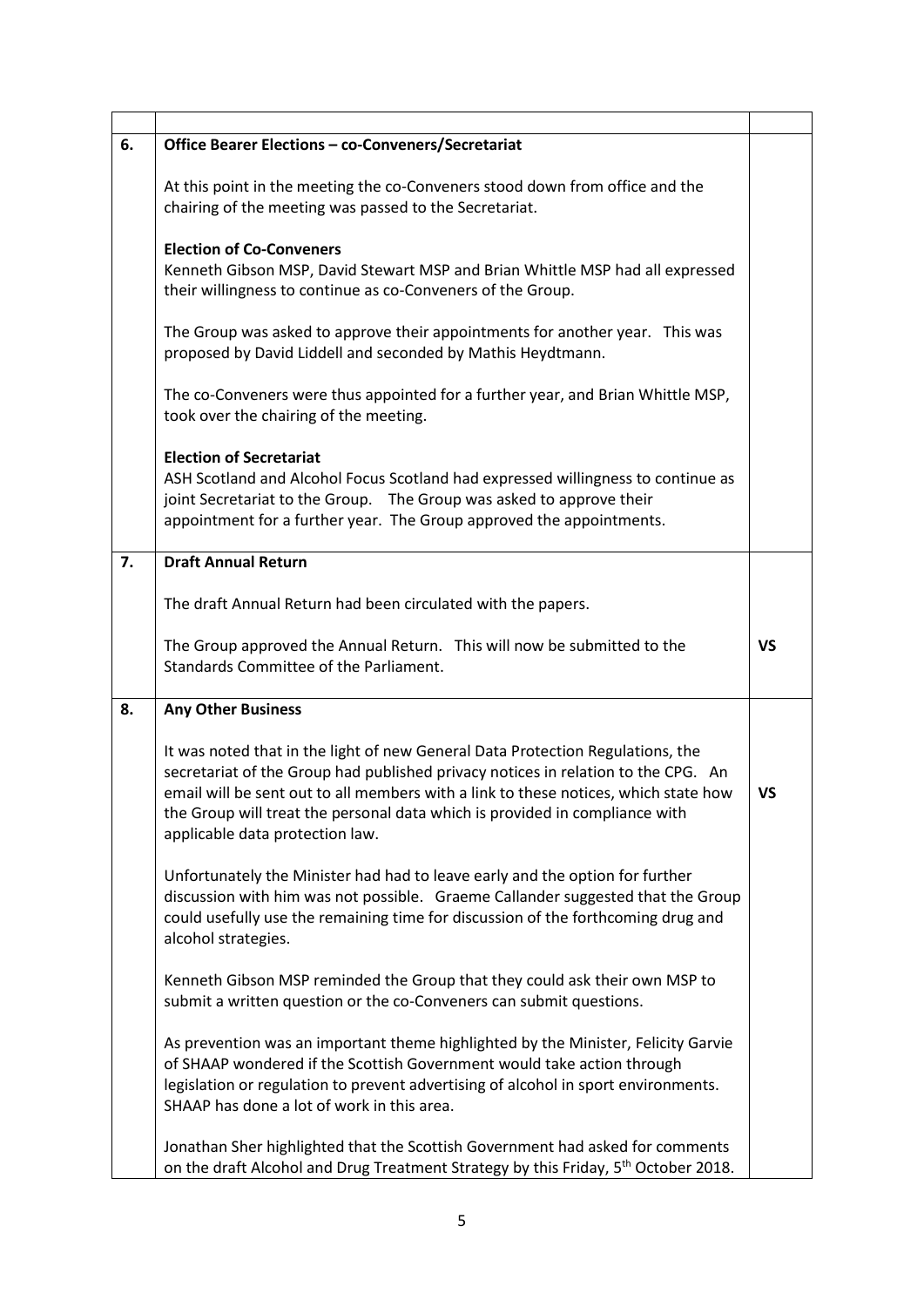| 9. | Date of meetings 2019                                                                                                                                     |  |
|----|-----------------------------------------------------------------------------------------------------------------------------------------------------------|--|
|    | Wednesday $20^{th}$ February 2019 - 5.30pm to 7pm, in Committee Room 4 of the<br>Scottish Parliament - Chair Kenneth Gibson MSP                           |  |
|    | Wednesday 12 <sup>th</sup> June 2019 - 5.30pm to 7pm, in Committee Room 4 of the Scottish<br>Parliament - Chair Brian Whittle MSP                         |  |
|    | Wednesday $18^{th}$ September 2019 - 5.30pm to 7pm, in Committee Room 5 of the<br>Scottish Parliament - Chair David Stewart MSP. This is the AGM meeting. |  |

**The Convener thanked everyone for coming and closed the meeting.**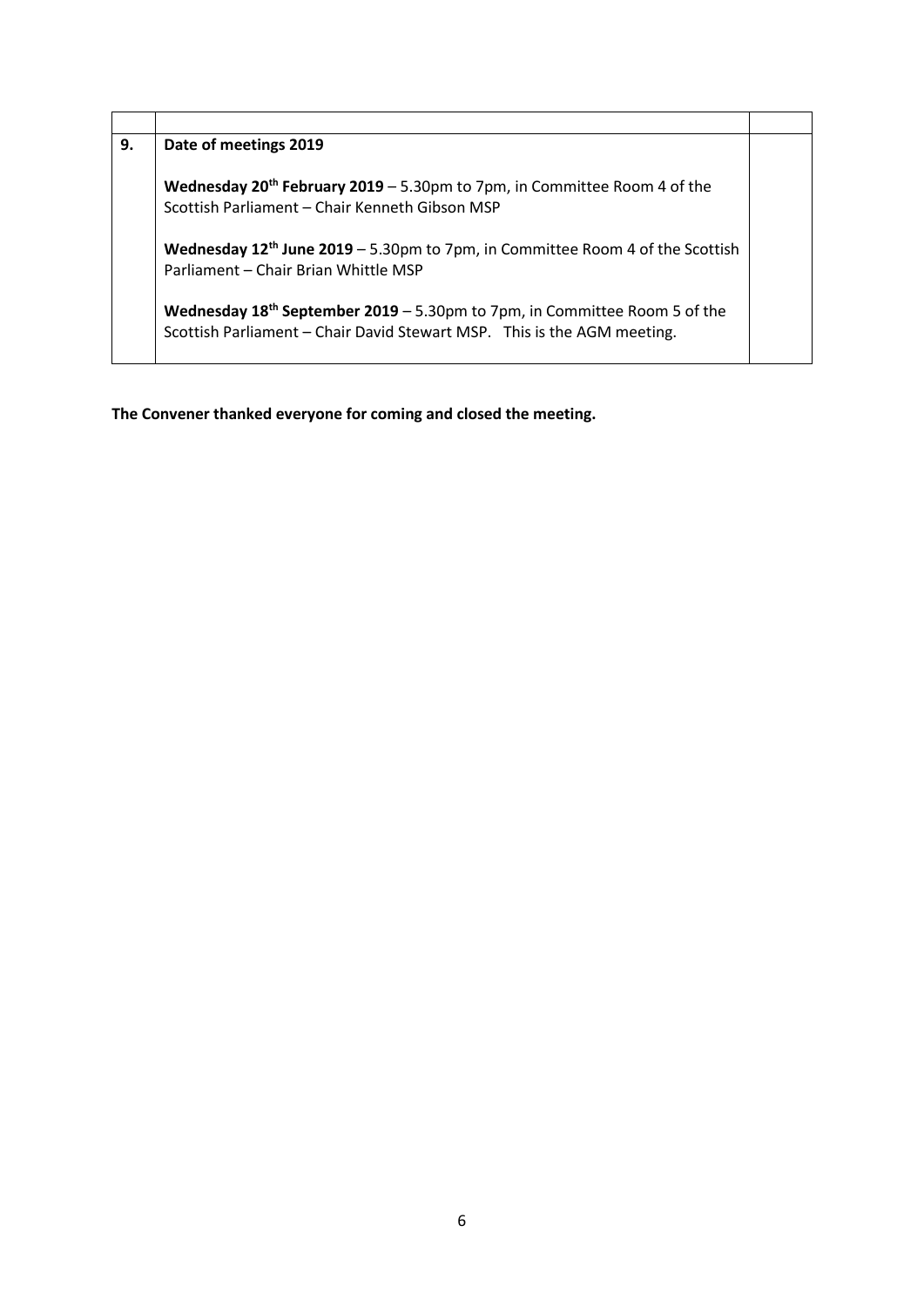# **APPENDIX 1**

# **MINISTER'S SPEAKING NOTE**

# **Cross-party Group on Improving Scotland's Health**

Thank you for this opportunity to provide an update to the Cross Party Group on our strategies and plans on tobacco control, diet & healthy weight, physical activity and alcohol and drugs – and their links to public health priorities and new public health body.

With our health improvement strategies and public health priorities all being renewed in 2018 we have a real opportunity to make important links. The CPG gave my predecessor some helpful encouragement on this at the last AGM - this time last year.

This CPG is a useful forum which can help identify the links as well as contribute meaningfully to the detail in each of the strategies.

The CPG Secretariat has given me a helpful steer on what members would find of most interest from me today – covering the strategies we are publishing this year, and how we ensure these work effectively with each other. And I understand it would be helpful if touch on how we can make progress on reducing health inequalities and if I say a little about the future of public health and how members can contribute to delivering improved outcomes.

I hope you'll forgive me if I start with public health reform as the other topics flow from there.

### *Public Health Reform*

Scotland's current health challenges are complex and go far beyond the control of the NHS, combining an ageing population, enduring inequalities, deprivation and poverty and changes in the pattern of disease.

Life expectancy is increasing, but not equally and there are marked differences in healthy life expectancy across society.

Differences are particularly marked for the poorest in our society.

This burden of preventable disease and inequality impact on public services and long-term sustainable economic growth.

Scottish Government and COSLA are leading a programme of reform of public health that recognises that to improve health there needs to be a focus on prevention, earlier intervention and creating the conditions for wellbeing in our communities.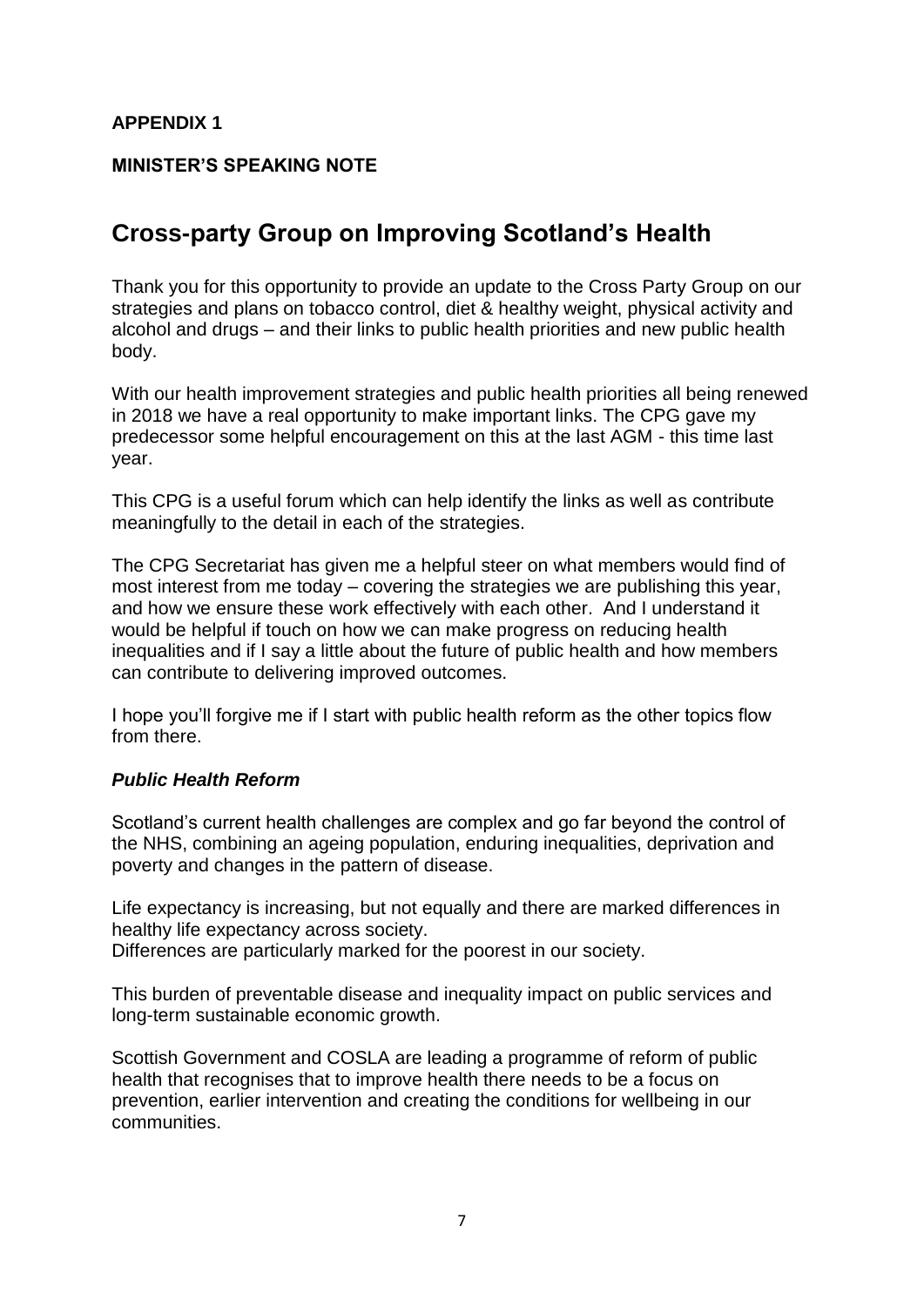The Scottish Government and COSLA jointly launched Scotland's public health priorities in June 2018. These have been widely endorsed and demonstrate a broad consensus across Scotland about the challenges we must focus on to improve the health of the population.

## *Public Health Priorities for Scotland*

We have worked with partners to develop a set of jointly agreed and owned public health priorities for Scotland, to focus the whole system on the things which will have the greatest potential to improve healthy life expectancy, reduce inequalities and support sustainable economic growth over the next 10 years.

Informed by the best available evidence, the public health priorities are based on partnership working and engagement with the wider public sector.

The priorities provide a focus for collaboration on:

- healthy places and communities;
- early years;
- mental wellbeing,
- harmful substances,
- poverty and inequality and
- healthy weight and physical activity.

The Scottish Government and COSLA will also establish Public Health Scotland in Autumn 2019 to make the best use of Scotland's public health assets, to support partnerships and communities to improve health. Public Health Scotland will plan and deliver services in a different way, to support more effective partnership working and empower our communities with a strong focus on improving health outcomes especially for those in society whose wellbeing and life chances are poorest.

### *Strategies and action plans*

The fourth public health priority covers harmful substances and the priority is to "reduce the use of and harm from alcohol, tobacco and other drugs".

In June we published Raising Scotland's Tobacco-free Generation – our tobacco control action plan. That plan focuses on the tobacco-free generation for which five years ago we set an ambitious target. Our aim is to protect children born since 2013 from tobacco so when they start to turn twenty one from 2034 the will truly be tobacco free and will come of age in a Scotland that remain tobacco-free for generations to come.

The first children of this generation turn five this year and the responsibility for them is one we all share.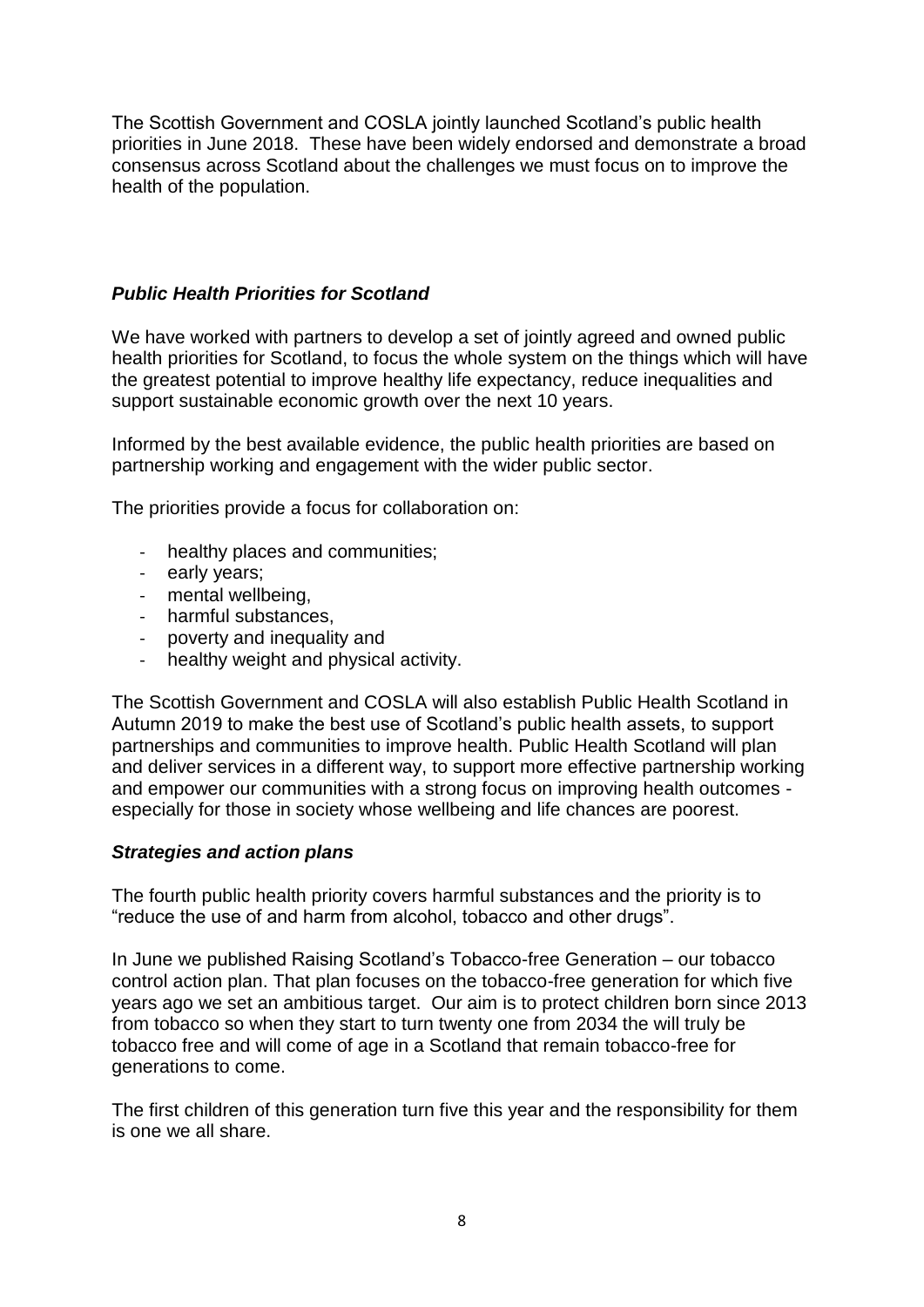The tobacco action plan includes making all Scotland's prisons smoke free on 30 November this year and making it an offence to smoke outside our hospitals early next year.

These, and the other actions in the plan, are intended to continue pushing smoking rates down and to continue to reduce the inequalities of smoking.

Alongside the tobacco action plan we will publish our strategies to tackle the harms of alcohol and drugs later this autumn. We have published a draft document for discussion with key partners.

Our aim is to build on the existing alcohol and drugs strategies but to look for additional new ways of working and new approaches to help reduce harm further. The growing levels of alcohol and drug deaths in recent years is something we must all act on quickly.

To ensure these strategies and action plans work effectively with each other and encourage partnership working we have drafted them to cover similar themes.

Our first theme is that these plans all inform and empower people through "Raising Awareness". This means:

- giving better evidence-based and up-to-date direction, information, training and guidance to people who work in services; and
- providing the public with appropriate messaging and communication on:
	- the harms of tobacco, alcohol and drugs; and
	- the availability of and benefits of using services or seeking help and support;

The second theme is "Encouraging Better Health Behaviours" – reaching out to people who either need help to overcome problems or to provide specific advice, education, support and guidance on how to avoid problematic health behaviours.

The third theme is "Improving Services" – making services more rights-based and more integrated, utilising innovative approaches. That will help to deliver personcentred care through better sharing of information and a broader understanding of the factors which impact on people, their families and their communities.

The fourth common theme is "Providing protection through regulations and restrictions". These are intended to ensure people are protected from harms by protecting their rights to things such as life, education and health through all of our services. And these also help prevent people being exposed to products which would be harmful to them.

The sixth public health priority is to a "Scotland where we eat well, have a healthy weight and are physically active". To help deliver on this priority in July we published two delivery plans – one on Diet and Healthy Weight and another on Physical Activity.

In our diet and healthy weight delivery plan we set out our vision for everyone in Scotland to eat well and have a healthy weight. This will be achieved through a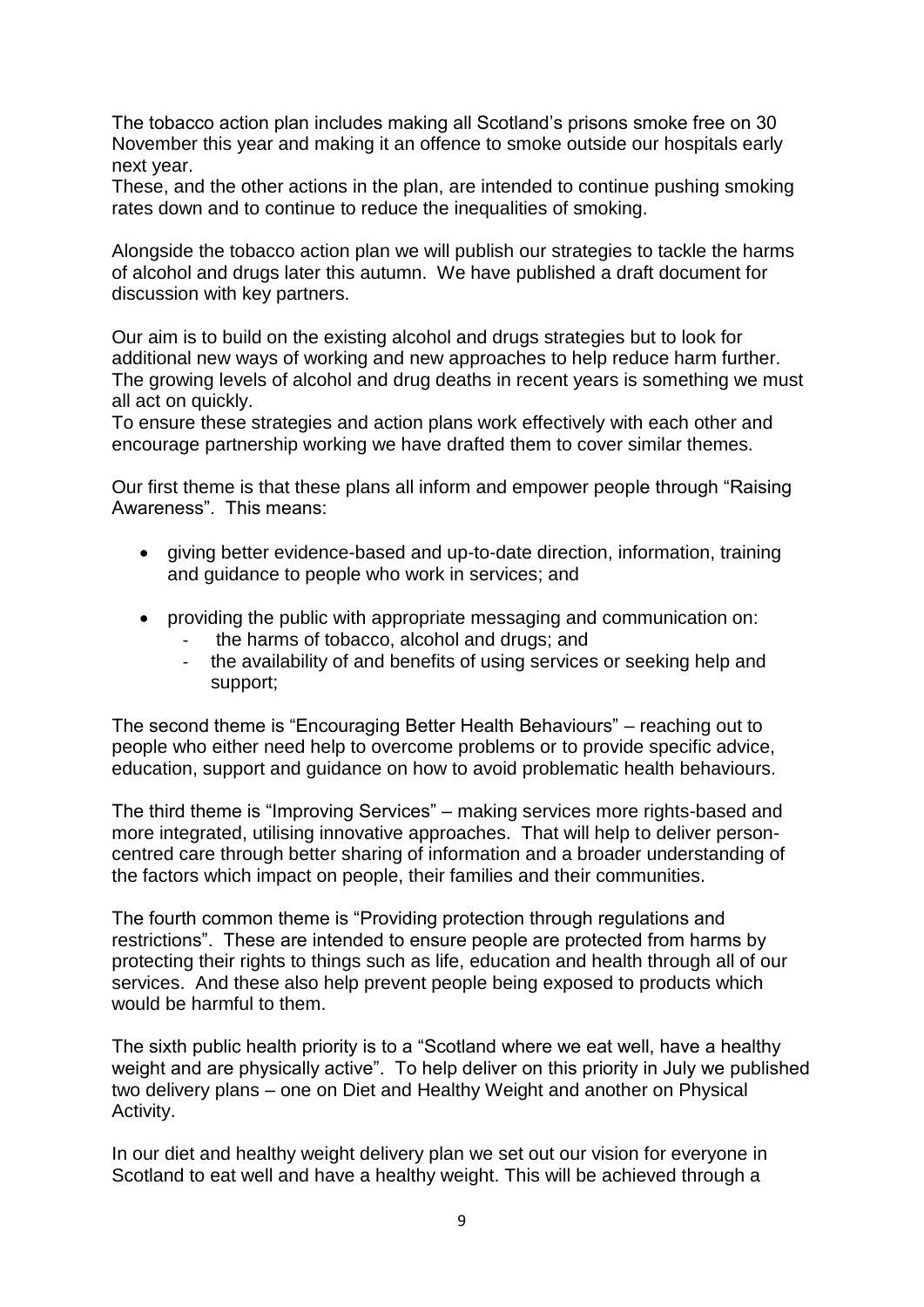broad range of decisive actions that will help everyone in Scotland move towards a healthy weight.

We will raise awareness with frontline staff - to ensure that they are armed with the knowledge and skills to talk about diet and weight, to support parents and children. And we will encourage healthier behaviours through providing more support to children, young people and families to achieve a healthy weight.

We are consulting on world-leading measures to restrict promotions of junk food where they are sold. This includes "multi-buys".

Later this year Food Standards Scotland will lead a consultation that will include proposals for addressing portion sizes and information for consumers.

This includes calorie labelling for restaurants, cafés, and delivery services. Food outlets that embrace healthier and smaller portion options with clear nutritional information will help improve the nation's diet and health.

Our ambition is to halve child obesity in Scotland by 2030, and significantly reduce diet-related health inequalities

For physical activity, our new delivery plan – "A More Active Scotland" – emphasises that being physically active is one of the very best things we can do for our physical and mental health.

Following the publication in June 2018 of the World Health Organization's "Global Action Plan on Physical Activity" we have set Scotland a challenge to reduce levels of physical inactivity. Globally the target is to achieve 15% reduction in inactivity in adults and adolescents by 2030 and Scotland will play its part in line with that goal. We are ideally placed to be at the forefront of this global effort.

### *Health Inequalities*

All of these strategies and plans aim to reduce inequalities - and to reduce health inequalities in particular. We all know the challenges facing Scotland at the moment. Last month published figures showed that life expectancy in the UK has stopped improving for the first time since 1982. Indeed, life expectancy has declined slightly in Scotland. We have historically had the lowest life expectancy of the constituent UK countries and this trend continues in the most recent data.

We know that socioeconomic inequalities drive health inequalities. Work by NHS Health Scotland and the Glasgow Centre for Population Health has shown excess mortality in Scotland is partly driven by historical decision-making that exacerbated inequalities.

This is something all of our strategies aim to tackle.

There is a clear link between public health and life expectancy. We're making progress against our public health priorities.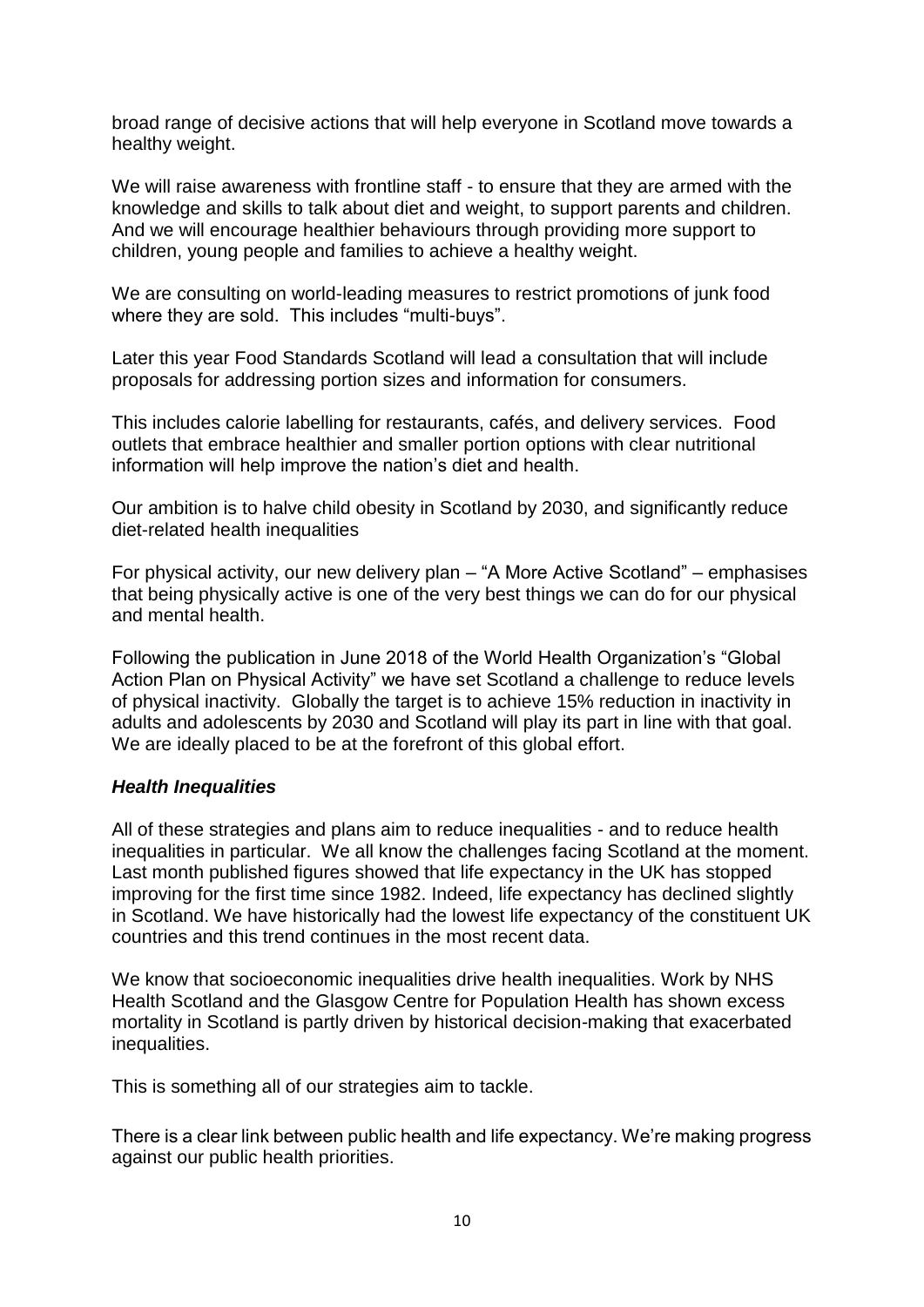The Scottish Health Survey, published on 25 September, showed:

- o The smoking rate for adults has continued to fall and is now at 18% (down from 28% in 2003)
- o A steady decline in the levels of children at risk of obesity (13% in 2017, down from around 16% to 17% in recent years)
- o An increase in the percentage of adults meeting the 5-a-day fruit and vegetable recommendation – now at 24% (the highest since 2003)
- $\circ$  An increase in the proportion of adults saying they did not drink alcohol up to 17% (from 11% in 2003).

At the end of September we also saw the publication of a World Health Organisation survey on Health Behaviours in School-Aged Children. That found dramatic reductions in teenagers reporting weekly drinking – in girls from 41% in 2002 to 11% in 2014 and in boys, from 41% down to 14%.

# *Conclusion*

We're taking action to ensure this progress continues.

- -Significantly reducing smoking rates remains a priority. Our new [Tobacco](https://www.gov.scothttps/www.gov.scot/Publications/2018/06/9483/Publications/2018/06/9483)  [Action Plan](https://www.gov.scothttps/www.gov.scot/Publications/2018/06/9483/Publications/2018/06/9483) focuses on addressing health inequalities and targeting smoking rates in the communities where people find it most difficult to quit.
- -We have invested over £746 million to tackle problem alcohol and drug use since 2008, including £53.8 million in 2018/19, and have allocated an additional £20 million to improve alcohol and drug treatment services in 2018/19 and for each year of this Parliament.
- -Our forthcoming 2018 alcohol and drug strategy will look at ways services can engage with all individuals at risk, who are not interacting with services.
- -The introduction of minimum pricing at 50 pence per unit on 1 May 2018 is a key milestone on our journey to tackle alcohol misuse in Scotland.
- -Our diet and healthy weight delivery plan, published in July, sets out our vision for everyone in Scotland to eat well and have a healthy weight.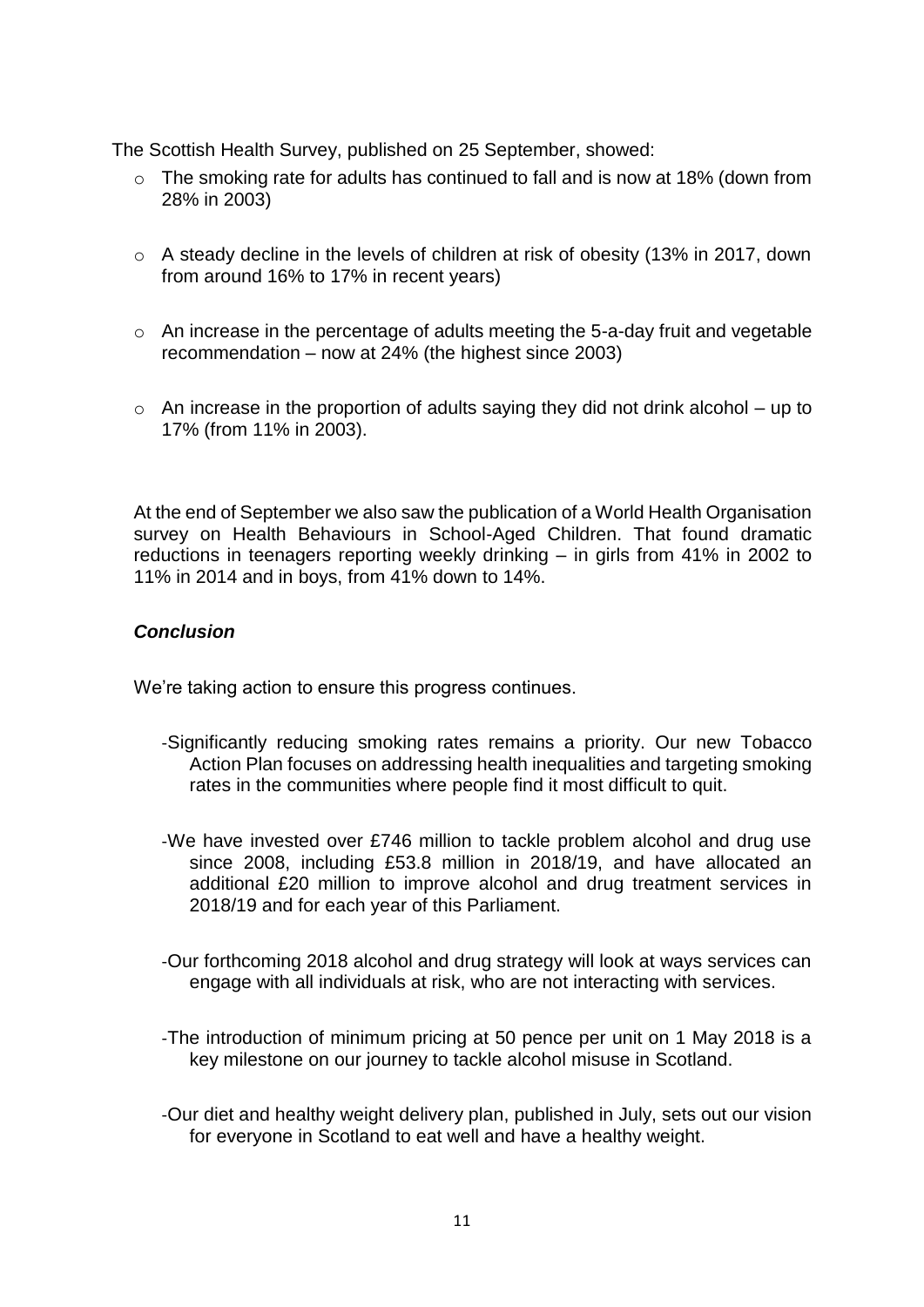- -Our ambition is to halve child obesity in Scotland by 2030, and significantly reduce diet-related health inequalities.
- -We're bringing forward new measures on diet and healthy weight and investing a further £42 million over five years in weight management and diabetes work.
- -We will consult in the autumn on world-leading measures to restrict promotions of junk food where they are sold, such as multi-buys.

I hope you have found this update helpful and I very much look forward to hearing views from Cross Party Group members on any ways we can make even better progress.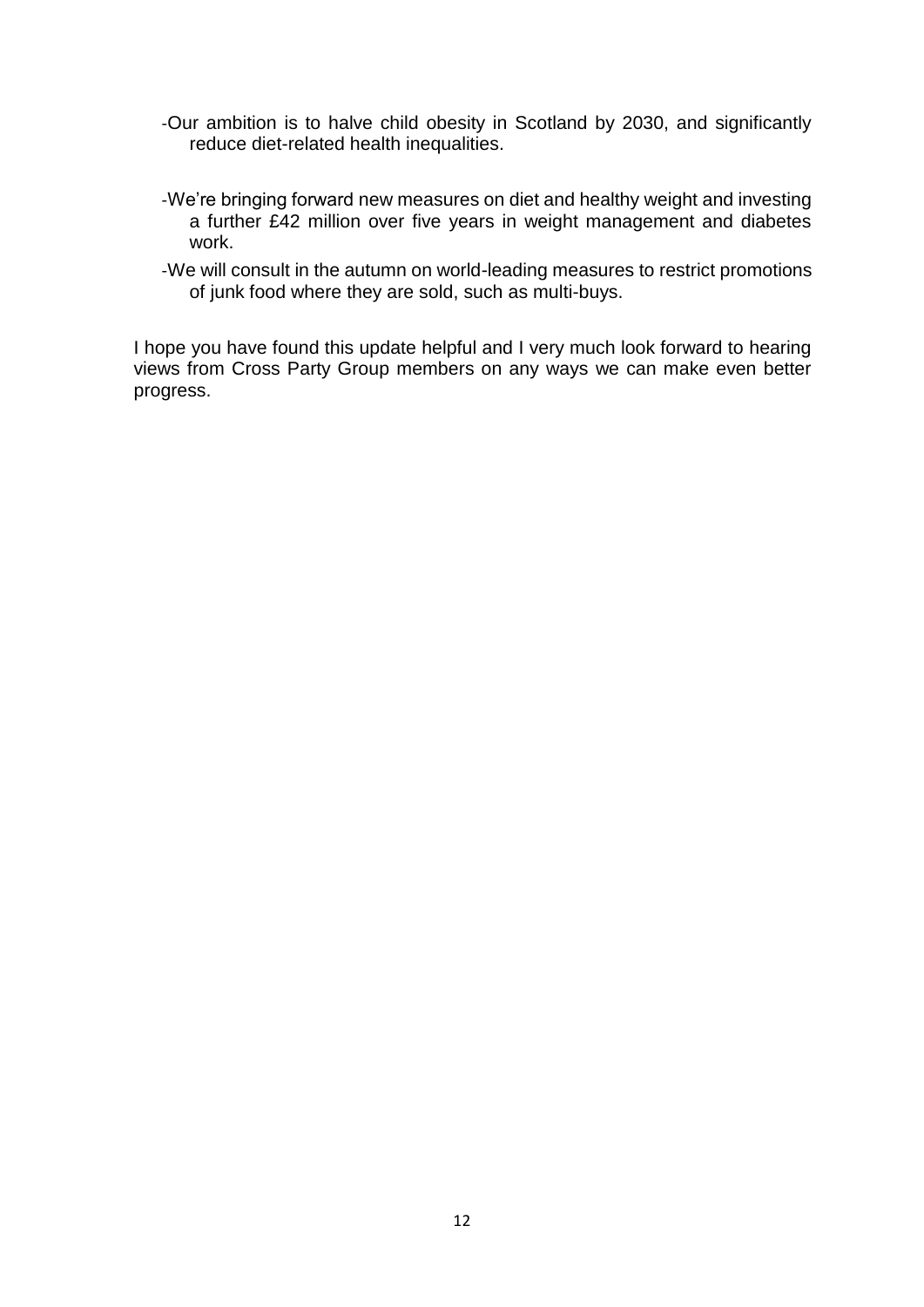#### **APPENDIX 2**

#### **QUESTION AND ANSWER SESSION**

### **Kat Smith, Edinburgh University** – **impacts of non-health policies on health outcomes and vice versa**

*The priorities make clear the need for a joined up approach in preventative health policy, which is fantastic to see but also notoriously difficult to achieve in practice: How do you plan to ensure that the Scottish Government has the means to understand the impacts of non-health policies on health outcomes and vice versa?*

**Minister's Response**: He agrees. He has spoken to education colleagues who are already progressing work in linking education on eating well, with numeracy. In relation to substance addictions, it is important to make sure housing policies take account of people's needs. None of these things are in isolation. A person needs a house, basic skills in education etc. We need to link up across Government.

#### **Dave Liddell, Scottish Drugs Forum**– **on treatment/drug & alcohol services**

*How can we increase the number of people in treatment given this is a protective factor in drug and alcohol deaths?*

**Minister's Response:** This is an important point.Evidence suggest that if people are in services they are much less likely to die. We note our services are not reaching everyone. We hope the new Strategy will get people into services and we need to provide appropriate services. The first step may be to provide people with somewhere to stay. We have the safe injecting facilities in Glasgow, but there also needs to be other services linked in – eg housing, benefits. There needs to be a holistic approach.

#### **Ian Findlay, Pathsforall** – **on health service as a wellbeing rather illness service**

*What are the Minister's views on our health service being seen predominantly as an illness service (i.e. one that fixes people once they are broken) and the need to move it more towards a wellbeing service (i.e. keeping people well as a top priority)?* 

**Minister's Response:** Agree that we need to make the shift to prevention. Walking is on the up, which is good. Walking also helps people with dementia prevention. There is the link between physical activity and mental health. We need to encourage GPs to socially prescribe.

#### **Lorraine Tulloch, Obesity Action Scotland – use of targets**

*How well are we using existing targets, is there scope for setting new/better ones and how will progress be monitored to ensure better outcomes are being delivered? What do we do if we are not on course, for example, in reducing childhood obesity?* **Minister's Response:** The strategies have been published in a way that we can revisit and revise targets that are not working. We hope the actions we are taking will help to meet targets. For example we hope Minimum Unit Pricing for Alcohol will have an impact. We should not be afraid to take bold actions.

#### **Alison Douglas, Alcohol Focus Scotland - on the role of industry**

*Given companies which make and sell health-harming products rely on people consuming them for their profits what parameters would you place on working with them and those they fund?*